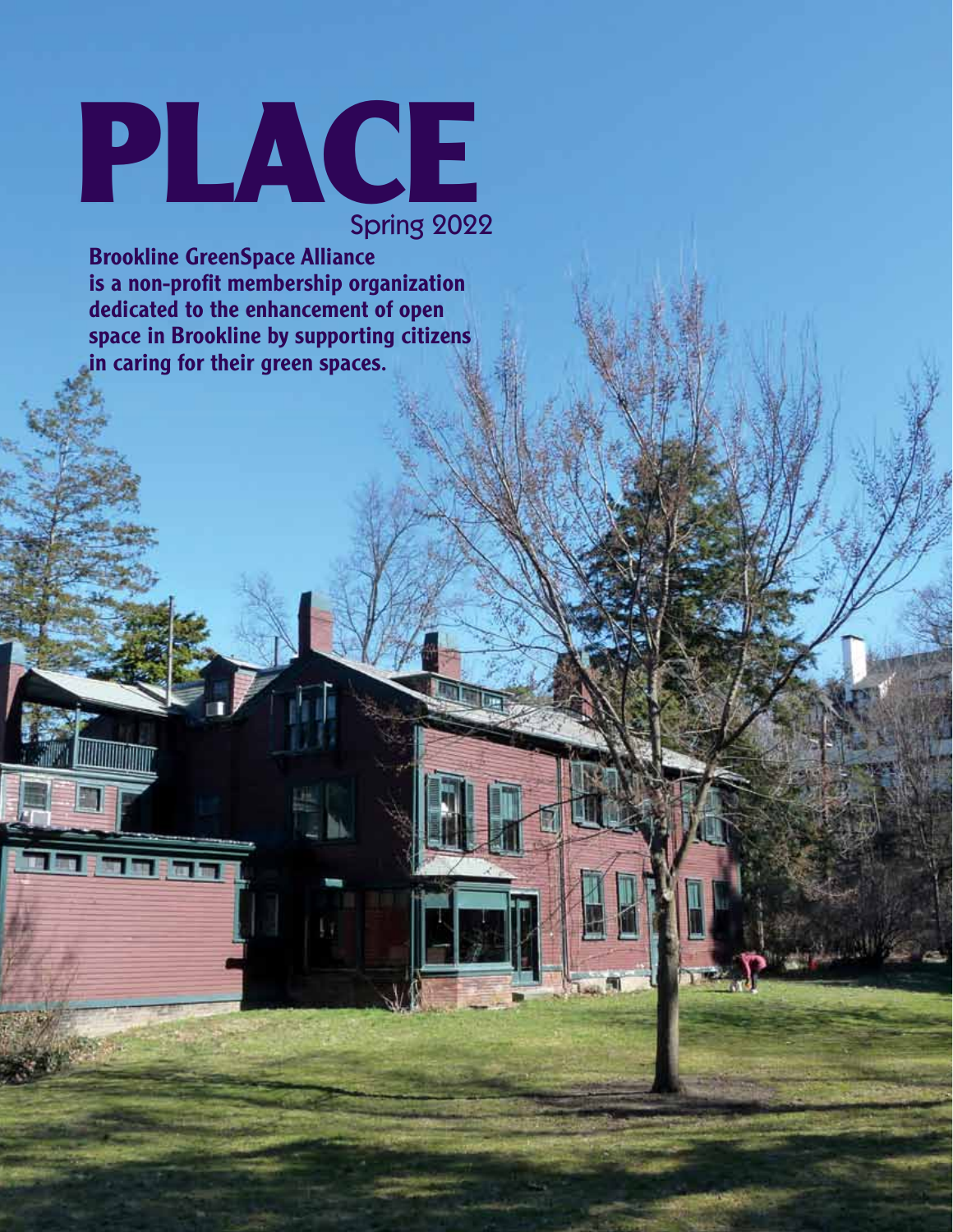#### Board Members

### **Officers**

Arlene Mattison, President Sean Lynn-Jones, Vice President Marian Lazar, V.P.-Publications Deborah Rivers, Secretary Ron Brown, Treasurer

#### **Directors**

Harry Bohrs Ernest Cook Susan Helms Daley Anita Johnson Hugh Mattison Jules Milner-Brage Clint Richmond Deborah Rivers Robert Schram John Shreffler Marilyn Ray Smith Elissa Yanover

## Advisors

Michael Berger Michael Dukakis Frances Shedd Fisher Chobee Hoy Fred Perry

#### Park Organizations

Cover photo: Fred rick Law Olmsted National Historic Site with replaced elm tree in the foreground **and the foreground** and the foreground and the foreground and the foreground and the foreground and the foreground and the foreground and the foreground and the foreg

Brookline Neighborhood Alliance Chestnut Hill Garden Club Climate Action Brookline Fisher Hill Association Friends of the Beacon Street Bridle Path Friends of Billy Ward Playground Friends of Boylston Street Playground Friends of Brookline Reservoir Friends of Carlton Street Footbridge Friends of Coolidge Corner Library Garden Friends of Cypress Street Playground Friends of Dane Park Friends of Fairsted Friends of the Farmers' Market Friends of the Green Dog Program Friends of Griggs Park Friends of Hall's Pond Friends of Hoar Sanctuary Friends of Larz Anderson Park Friends of Lawrence Park Friends of Leverett Pond Friends of Linden Park Friends of Littlefield Park Friends of Lost Pond Friends of Minot Rose Garden Friends of Monmouth Park Friends of the Muddy River Friends of the Old Burying Ground Friends of the Paths and Park on Aspinwall Hill Friends of Putterham Woods Friends of Sargent Pond Friends of Soule Friends of Waldstein Park Garden Club of Brookline Griggs Park Neighborhood Association Lawton Park Community Garden Larz Anderson Auto Museum Linden Parks Association

### Editor Marian Lazar

BGSA is a non-profit, tax-exempt organization under section 501(c)(3) of the Internal Revenue Code. Donations are tax deductible.

2022 marks the bicentennial of the birth of Frederick Law Olmsted, America's visionary maker of parks and public places. (1822-1903). In 1883, after supervising the design and construction of such landmarks as Central Park and the US Capitol Grounds, Olmsted moved his family from New York City to 99 Warren Street in Brookline, Massachusetts. It was here that he also re-established his office. "Fairsted," as he called it, served as both a home and the world's first full-scale professional practice of landscape architecture. All the processes of design, from drafting to printing, were carried out there. From Fairsted, the firm collaborated with an impressive galaxy of suburban neighbors who were among the regional and national leaders in the fields of architecture and horticulture, among them Henry Hobson Richardson and Charles Sprague Sargent.

Olmsted created a notable body of park,

institutional, and private residential designs that influenced the essential shape of cities. He instilled in his colleagues and apprentices the philosophy that thoughtful and purposeful landscape design, which respected natural site conditions, should provide restorative public experiences, necessary for a healthy society. To carry out his work, Olmsted developed a firm where he supervised the education, not only of his sons, John Charles, and Frederick Law, Jr., but of his many apprentices, such as Henry S. Codman and Charles Eliot, who he felt had the talent and temperament to advance the evolving landscape design profession. The senior Olmsted believed that landscape architects needed more than knowledge of plants and soil; they needed to understand the artistic nature of their work and how designed landscapes could influence human activity and social values.

Through all the designs that Olmsted created there runs one dominating and consistent conception. He simplified the scene, clearing and planting to clarify the "leading motive" of the natural site and heighten the effect of a particular quality of nature. The

> result was a series of designs that combined richness and wildness of planting with unified composition Information about the many events in celebration of Olmsted's bicentennial can be found at www. olmsted200.org and www.olmstednow.org

Information about the Frederick Law Olmsted National Historic Site can be found at www.nps.gov/frla



**FOR ALL PEOPLE** 

# Olmsted Bicentennial--April 26, 2022

Portrait of Frederick Law Olmsted by John Singer Sargent, 1895. Biltmore Estate, Asheville, N.C.

**A**uthor Hugh Howard gave an online talk recently about his book, *Architects of an American Landscape: Henry Hobson Richardson, Frederick Law Olmsted and the Reimagining of Americas Public and Private Spaces,* published in January 2022. Howard said when he approached his editor about writing a book to restore H. H. Richardson's position in American architectural history, his editor asked, "If so few know him, who will buy your book?" Considering that, Howard came up with the idea to add Frederick Law Olmsted, whom he had discovered to be Richardson's most influential mentor.

During the second half of the nineteenth century, the Green Hill neighborhood of Brookline was home to many distinguished citizens and thought leaders, including Charles Sprague Sargent (first director of the Arnold Arboretum), Henry Hobson Richardson, and Frederick Law Olmsted.

Richardson and Olmsted had met years earlier when both lived on Staten Island and maintained professional offices in Lower Manhattan. They might have met on their daily ferry rides to their offices or at the Century Association, a New York social club for authors, artists and others with cultural interests.

In their first collaboration, Richardson and Olmsted were invited to design the Buffalo State Asylum for the Insane in late 1869. Olmsted made suggestions to Richardson about siting the building thus breaking down the scale of this extensive structure and integrating it into the landscape. The building and grounds formed a restorative setting that supported the treatment of the patients.

In 1872, Richardson's design for Trinity Church in Boston was selected over those by five other firms. In order to oversee the construction, Richardson moved his family to Brookline in 1874. There were several factors that influenced his choice, including the influential people who lived there and the picturesque, bucolic character of the town. The house he rented

at 25 Cottage Street also became his office for which he added wings to accommodate his staff.

In 1874, Olmsted was sought out by Charles Sprague Sargent to help create the Arnold Arboretum. After Boston passed the Park Act in 1875, the City approached Olmsted to design a park system for Boston. He and Richardson collaborated on many projects in the Boston area during this period including public libraries in Stoughton, Woburn, Malden, and Quincy, the North Easton Town Hall, and the Boylston Street bridge, part of Olmsted's work in the Back Bay Fens.

While Olmsted worked from New York, he frequently visited his friend and collaborator in Brookline. In



# H. H. Richardson and F. L. Olmsted

*Deborah Rivers, AIA, LEED AP*



25 Cottage Street, H. H. Richardson's home and office Photo by Deborah Rivers *Continued on the next page*



Detail of portrait of Henry Hobson Richardson by Hubert von Herkomer. National Portrait Gallery, Washington, D.C.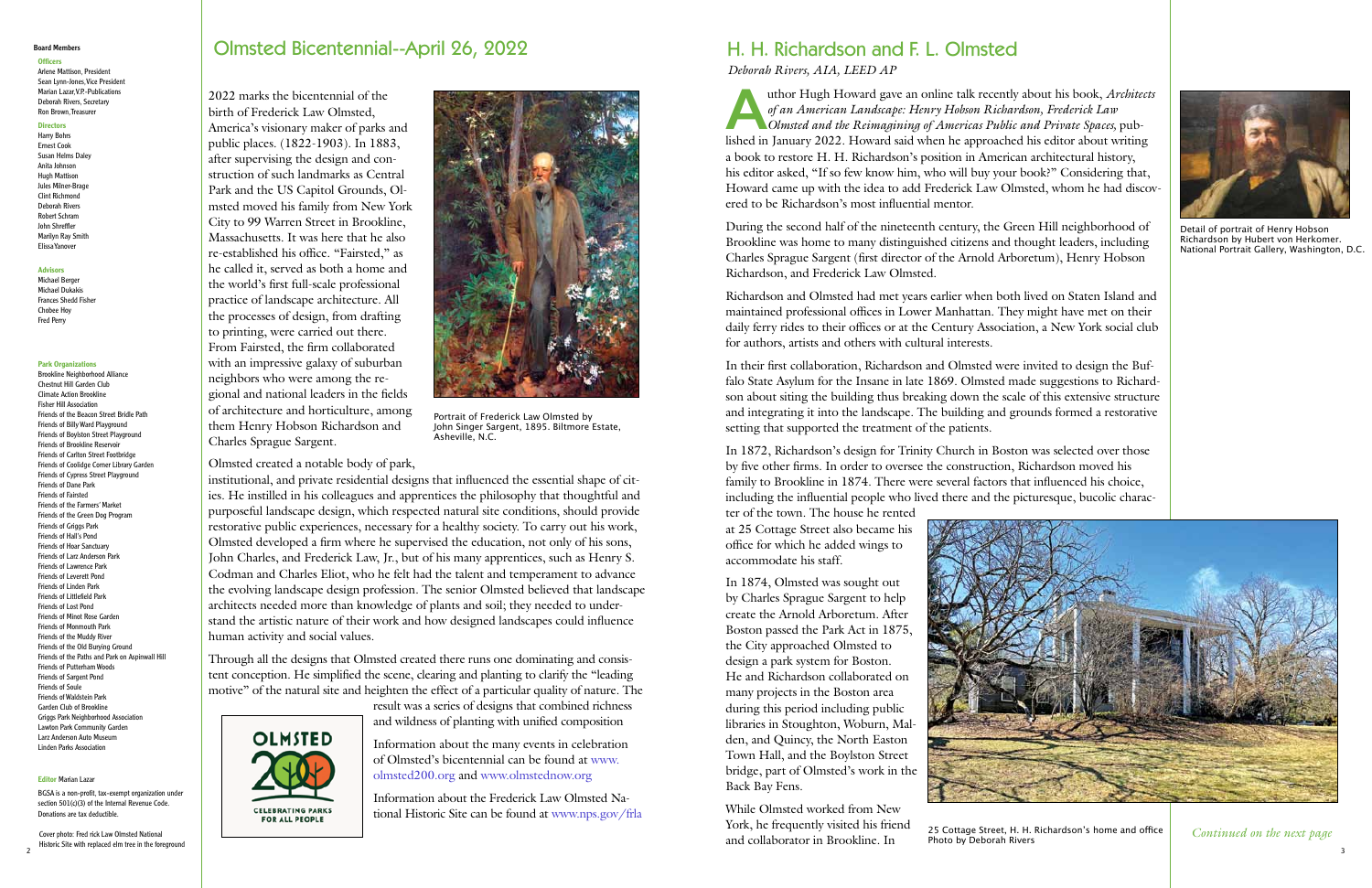4

early 1881, Olmsted decided to move to Brookline to supervise his work for the Boston Parks and other projects. After renting for two years, he purchased the prop erty that was to become Fairsted, not far from Richardson. Over time he added an office wing to accommodate the Olmsted firm's staff, similar in concept to what Richardson had established at 25 Cottage Street.

Richardson and Olmsted con tinued to collaborate on projects including "Stonehurst", a house for Robert and Lydia Paine in Waltham, various commuter rail road stations surrounding Boston, and the U.S. Capitol grounds.

After years of declining health,

Richardson passed away at the age of 47 in April 1886 and was buried in Walnut Hill Cemetery in Brookline. The work of Richardson's firm was carried on by successor firms and survives to this day as Shepley Bulfinch.

After F. L. Olmsted, Sr.'s death in 1903, the firm continued as Olmsted Brothers, under the leadership of John Charles Olmsted until his death in 1920 and F. L. Olmsted, Jr., who retired in 1949. In the 1930s, the firm had over 60 employees to handle the large number of projects, including park systems, college campuses, and residential neighborhoods, the firm was designing.

Fairsted, located at 99 Warren Street, was acquired by the U.S. Park Service in 1979 and has been restored as the Frederick Law Olmsted National Historic Site. Richard son's house at 25 Cottage Street, unoccupied for more than 20 years, has not faired well. It was once again in danger of demolition along with 222 Warren Street (the home of John Charles Olmsted) in January 2021. After much concern was raised by preservationists, architects, landscape architects, and the general public, the Town of Brookline placed an 18-month demolition delay on the properties. A Local His toric District consisting of 5 properties associated with Richardson and Olmsted was proposed and approved by Town Meeting in November 2021. The LHD is in the final stages of the regulatory process to establish the district. This will protect all five properties from demolition.



Sources:

Howard, Hugh; *Architects of an American Landscape: Henry Hobson Richardson, Frederick Law Olmsted and the Reimagining of Americas Public and Private Spaces,*  2022, New York, NY, Grove Atlantic.

O'Gorman, James F.; *Henry Hobson Richardson and His Office - Selected Drawings,* 1974, Boston, MA, Harvard College Library and David R. Godine.

H. H. Richardson is considered to be one of America's greatest architects. His build ings created a new American architecture that responded to the needs of a country in transition from rural to urban/suburban in the second half of the nineteenth cen tury. Frederick Law Olmsted is considered the father of landscape architecture. He sought to preserve significant natural places and to integrate nature into the places where all could enjoy it. "Together they improved the world in which their fellow citizens, then and since, live, work, learn and play." 1 ,

Woy, Jean and McCarthy, Tina, editors, *Study Report Olmsted-Richardson Thematic Local Historic District,* Brookline Preservation Commission, Department of Plan ning and Community Development, November 2021

1 Howard, Hugh; Architects of an American Landscape: Henry Hobson Richardson, Frederick Law Olmsted and the Reimagining of Americas Public and Private Spaces, 2022, p.342

- Olmsted and family (opposite Reservoir)
- National Historic Site (National Park Service)
- Cottage Streets)
- Richardson from 1874 1886
- Gorham Richardson Burial Site

# Richardson and Olmsted continued



The office wing at Fairsted Photo by Deborah Rivers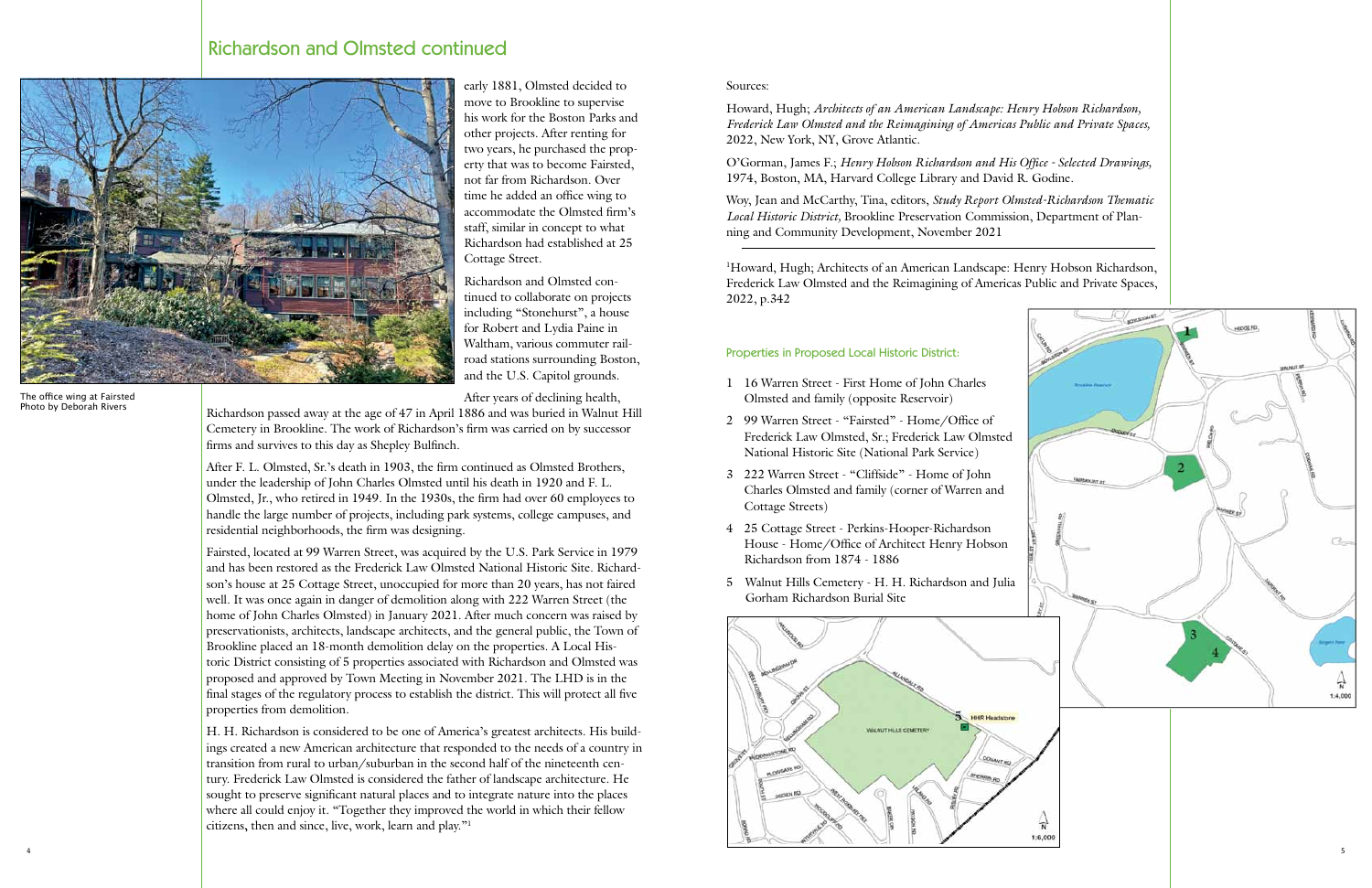

# Threespine Sticklebacks in the Emerald Necklace

**THEOREM INTERNATIONAL EXECUTE:** The Sticklebacks are found across colder waters in the northern hemisphere, most living<br>The Sticklebacks in the Emerald Necklace in pools waters in the northern hemisphere, most living in salt water, migrating to fresh-water to spawn. The Sticklebacks in the Emerald Necklace, in pools upstream and in Willow Pond stay in the same pool all year. This is the only place in Massachusetts and the southernmost place on the East Coast to find freshwater Threespine Sticklebacks. The Massachusetts Natural Heritage and Endangered Species Program lists this as a threatened species.

Threespine Sticklebacks are carnivorous, eating worms, insect larvae, fish eggs and fry, including their own. Mature specimen can be up to two inches long. Like other male sticklebacks, after fertilizing eggs laid by females attracted to their underwater "nest," the males guard their brood, fanning them to ensure they get enough oxygen, until they hatch and mature. The fish become sexually mature in a year and may live up to three years.

It is unknown how the fish wound up in these ponds. Although the Muddy



River flows into the Charles, which was once a tidal estuary, it has been cut off from the ocean since creation of the Emerald Necklace and the damming of the Charles River.

**FREE FERNATION CONSTRESS TO HAMALY CONSTRESS OF THE WANTED WARE SERVING STATE OF SAFETY WAS to create green spaces with systems of roads that allowed for the separation of different modes of transportation. He realized th** rederick Law Olmsted created places for people to escape from city life. He wanted visitors to his parks to feel welcomed and safe and one way he provided for safety was to create green spaces with systems of roads that allowed for the the park was a different activity from a carriage ride.

> Preserving this threatened species depends on preserving the health of the ponds they live in. They flourish in open clean water. Eroding banks and silt accumulation are detrimental to their survival.

This year, Willow Pond will be dredged by the Town as called for in the environ-

mental improvement portion of the Muddy River Restoration Project. Dredging will remove oil-soaked contaminated sediment and contribute to improved water quality — good for the environment, flood control, and the Threespine Stickleback.

The fish will need to be protected during the dredging. The Town is considering construction of a cofferdam at the location where the stream connects from the smaller pond to Willow Pond. The fish primarily live in the upstream pond, but can migrate down into the stream and sometimes venture into Willow Pond where the stream enters the pond. The cofferdam will act as a barrier so that the fish cannot enter Willow Pond.



Coir logs provide soil stabilization to control erosion

into the pond

In Boston and Brookline's Emerald Necklace, Olmsted created walking paths, bridle paths and roads for automobiles. On the Boston side of the Emerald Necklace Parks, the Parkways came under the jurisdiction of the Metropolitan District Commission (now DCR); in Brookline Riverdale Parkway was kept under Brookline control. Over the years it was allowed to deteriorate. A metal guardrail blocked views of, and access to, Willow Pond. Despite this, people often chose to walk in the middle of Riverdale Parkway instead of walking within the more secluded park. Car maintenance was a common occurrence on the Road. Cars and cyclists and pedestrians were sharing potholed, broken pavement. Meanwhile, cars also traveled a parallel Brookline Street—Pond Avenue.

In 1987 as part of a resurgence of interest in Olmsted, the most significant early American landscape designer, and in response to deferred maintenance that left the Emerald Necklace almost derelict, a community process was begun to write a Master Plan for the restoration of this important park system.

Realizing the opportunity to follow Olmsted's principle of separation of modes of transportation, park advocates suggested that Riverdale Road be converted into two paths—one for bicycles and one for pedestrians and that Pond Avenue be left to carry the car traffic. This restored 5 acres of land to green space.

The decision to separate pedestrian, bicycle and car traffic was bold and perhaps a forerunner of the current trend to create bike lanes and provide safer streets for all users. It was challenging to put all the pieces in place in order for this significant change to be made, but it may be Olmsted having guided us to fulfill his vision of safe, green places for city dwellers.

# Olmsted's Vision Restored

Cars were often driven onto the grass to have the oil changed





Willow Pond in Olmsted Park

New bike path and adjacent walking path (not seen in this photo) have replaced Riverdale Parkway



From R.J. Wooton, A Functional Biology of Sticklebacks, 1984

Willow Pond Photo by Hugh Mattison